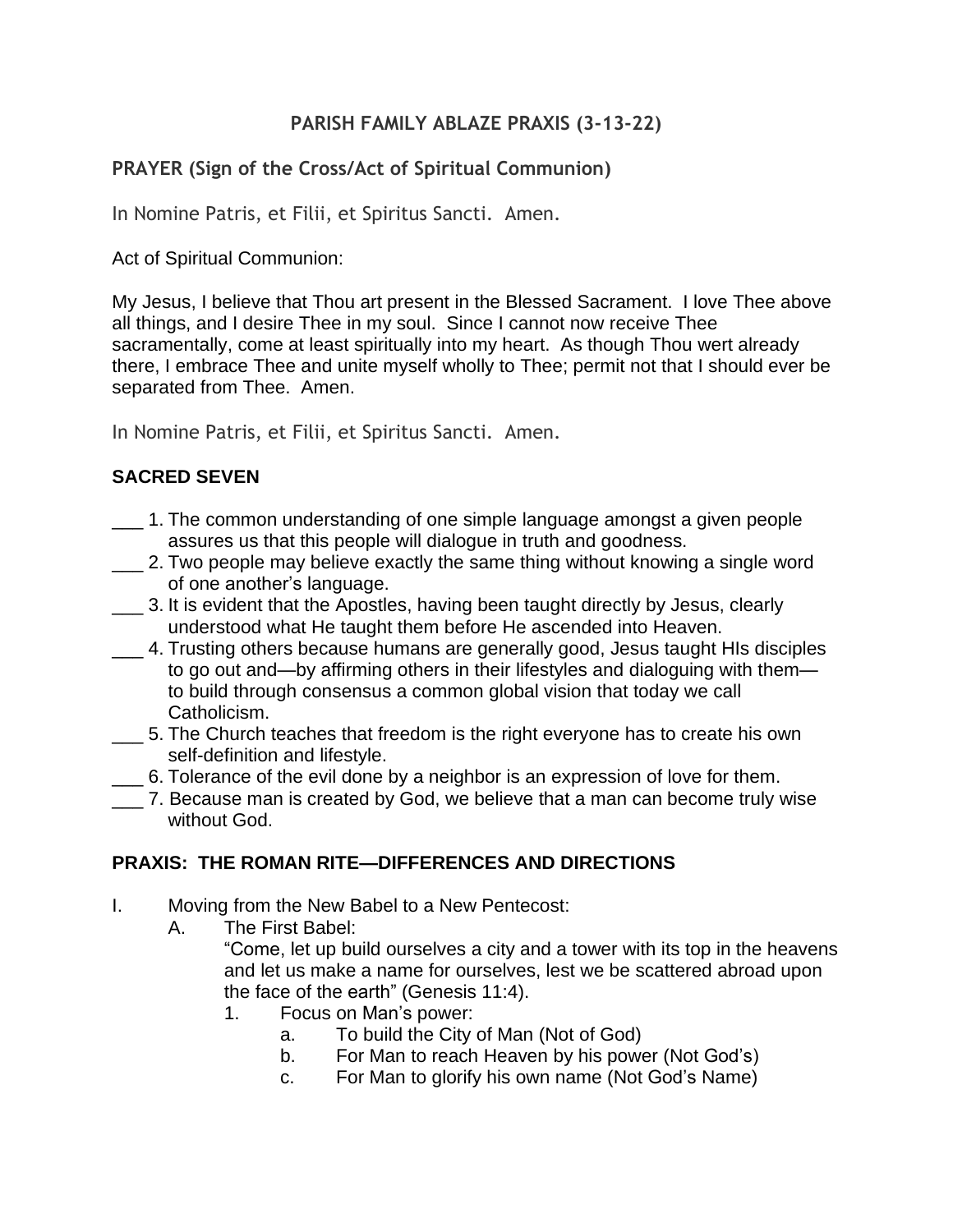- d. Uniting Man through Man's power and projects (Not through God's power and plan)
- 2. Results:
	- a. Disorientation (Confusion of language)
	- d. Disorder (Scattering)
	- c. Men cover the face of the earth spreading sin and division
- B. The First Pentecost: "And behold, I send the promise of My Father upon you; but stay in the city, until you are clothed with power from on high" (Luke 24:49)
	- 1. Focus on God's power (grace/Holy Spirit):
		- a. To build the Heavenly Jerusalem and Christ's Kingdom
		- b. To enable Man to reach Heaven by God's power
		- c. To glorify Christ's Name and God's Name
		- d. To unite Man by God's power and divine plan
	- 2. Results:
		- a. Orientation (From worldly confusion to Gospel clarity)
		- b. Order (Gathering of "devout men from every nation under heaven"—Acts 2:5)
		- c. Men sent out to convert all nations by God's grace, that the Holy Spirit may cover and renew the face of the earth
- C. The New Babel:
	- 1. New focus on Man's power (Materialism—Communism/Masonry)
		- a. To build a New World Order (Not the Kingdom of God)
		- b. To make earth, heaven (Not make life on earth as it is in heaven)
		- c. To glorify Man (Not glorify God)
		- d. To unite the world through Man's great reset (Not unite Man through Christ's New Covenant)
	- 2. Results:
		- a. Disorientation (Loss of self-identity and meaning)
		- b. Disorder (Break down of individuals and all societies atomization and alienation)
		- c. Current power brokers promote and promulgate a culture of destruction and death
- D. The New Pentecost:
	- 1. Orienting our entire lives to God so that our lives may be ordered according to His will in truth, freedom, and love:
		- a. To build God's Kingdom and the Father's Family
		- b. To make it on earth as it is in heaven
		- c. To glorify God so that our lives may reveal His glory
		- d. To unite the world through the Christ's Gospel and the grace of the Holy Spirit—the power of God
	- 2. Results:
		- a. Finding orientation through reality—identity and meaning